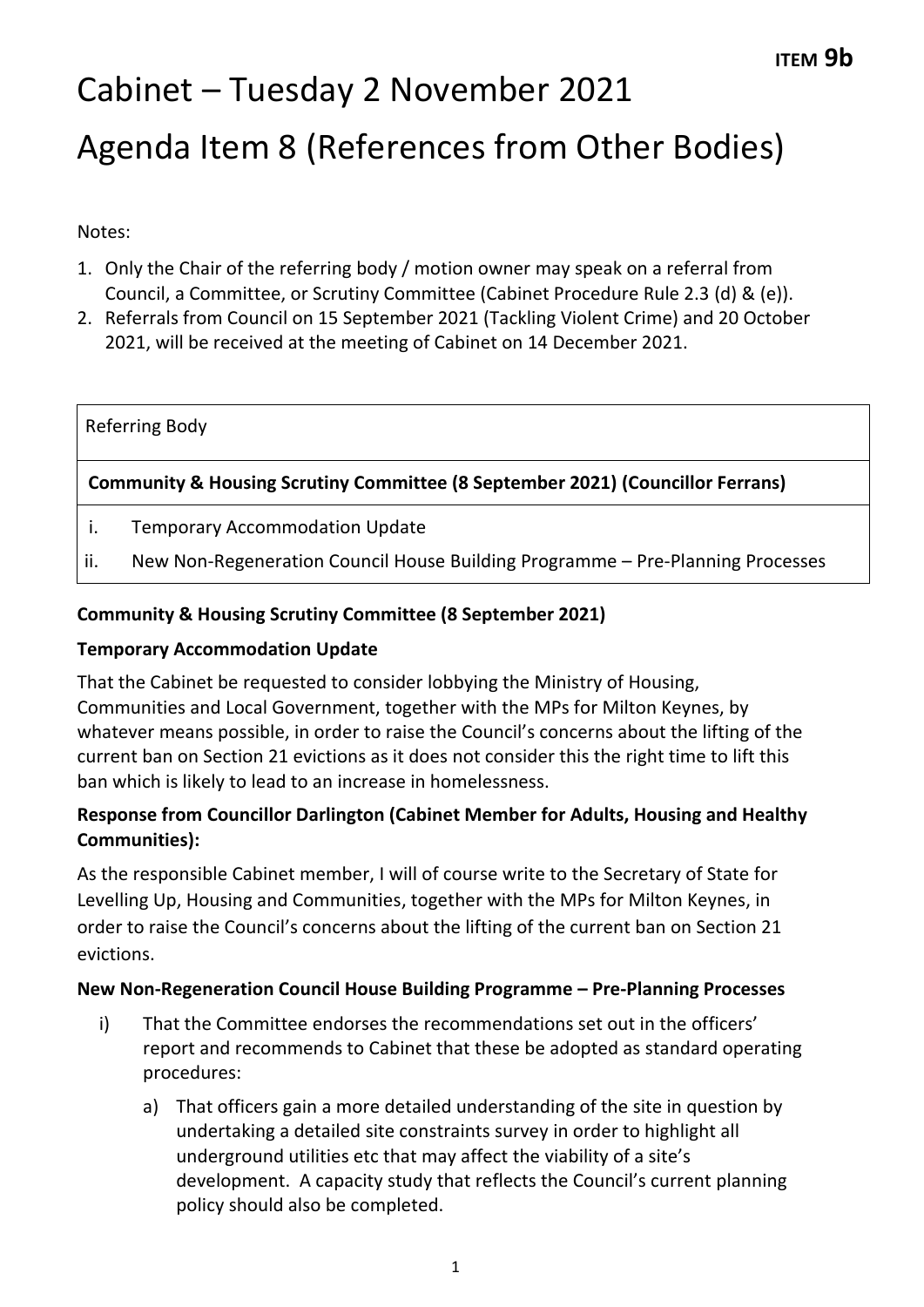- b) That following these steps, work must be completed on an early site financial viability appraisal before any engagement is undertaken. This will not only help ensure that only deliverable sites are progressed in a timely manner but will help keep stakeholders informed and to manage expectations as it is important that these are not raised to levels that are not deliverable.
- c) That the Housing Delivery Team undertakes an outline financial appraisal of the site, making use of the Proval system. This financial appraisal will make use of recently agreed global financial parameters, which have been preagreed with the Finance Department.
- d) That the Housing Delivery Team engages with internal stakeholders across the Council to gather an understanding of the requirements and restrictions that may impact on any potential new scheme.
- e) That once the new steps above have been completed and the initial financial appraisal demonstrates that the site might support development (at an approved value for money level), officers engage with their relevant Cabinet Member, followed by local ward and town or parish councillors to discuss the principle of council housebuilding on any specific site.
- f) That development briefs for new council house sites are produced for all sites, regardless of size and potential number of houses.
- g) That the layouts proposed in development briefs be scrutinised carefully before publication for consultation to ensure that they do indeed meet planning policy in order to avoid creating unnecessary concern among residents.
- ii) That individual Cabinet Members respond effectively where clashes between portfolios are identified in relation to new proposals for housing sites.
- iii) That the Cabinet gives a commitment that these smaller development sites will be distributed across the borough and not be limited to long-standing council estates in order to promote the integration of mixed tenure communities in Milton Keynes.
- iv) That the Cabinet writes to the Government requesting that the current rules on prudential borrowing and the risk regime for council housebuilding be reviewed to provide a more favourable financial environment to enable local authorities to meet their obligations to provide sufficient social housing for those in need in their areas and writes to the Milton Keynes MPs to request their support.

# **Response from Councillor Darlington (Cabinet Member for Adults, Housing and Healthy Communities):**

Working closely with finance colleagues, the housing delivery team have put in place a range of gateways required to bring forward new non-regeneration council house building schemes. These gateways begin from the very inception of a new scheme through to its completion.

We will work with teams throughout the council to ensure we engage from a scheme's outset to ensure that new schemes are delivered with active engagement from